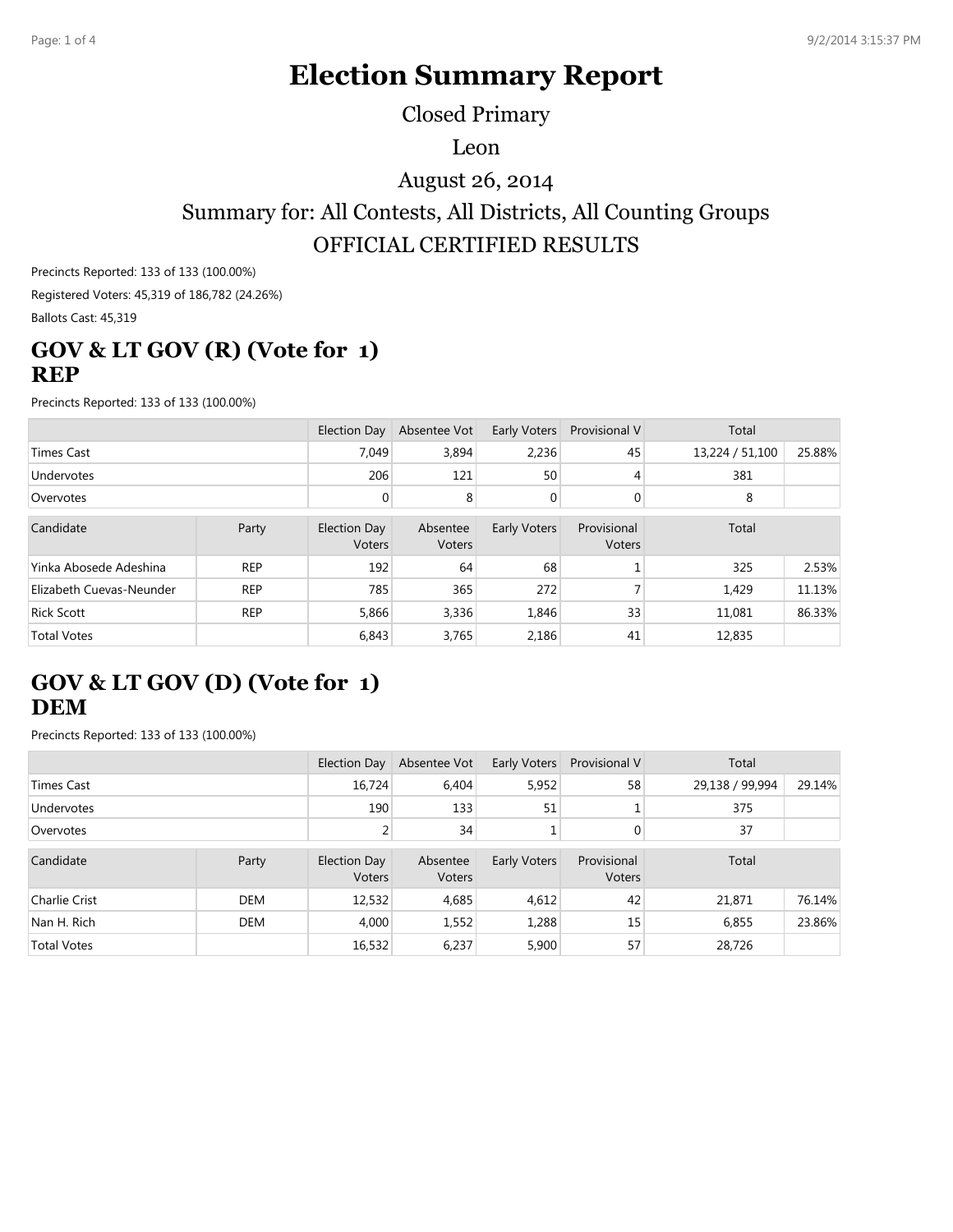#### **ATTORNEY GENERAL (Vote for 1) DEM**

Precincts Reported: 133 of 133 (100.00%)

|                    |            | Election Day           | Absentee Vot       | Early Voters | Provisional V         | Total           |        |
|--------------------|------------|------------------------|--------------------|--------------|-----------------------|-----------------|--------|
| Times Cast         |            | 16,724                 | 6,404              | 5,952        | 58                    | 29,138 / 99,994 | 29.14% |
| <b>Undervotes</b>  |            | 1,589                  | 697                | 443          | 11                    | 2,740           |        |
| Overvotes          |            | $\overline{0}$         |                    | $\mathbf{0}$ | 0                     |                 |        |
| Candidate          | Party      | Election Day<br>Voters | Absentee<br>Voters | Early Voters | Provisional<br>Voters | Total           |        |
| George Sheldon     | <b>DEM</b> | 9.879                  | 3.924              | 3,853        | 36                    | 17,692          | 67.02% |
| Perry E. Thurston  | <b>DEM</b> | 5,256                  | 1.782              | 1,656        | 11                    | 8,705           | 32.98% |
| <b>Total Votes</b> |            | 15,135                 | 5.706              | 5,509        | 47                    | 26,397          |        |

#### **STATE HOUSE 8 (Vote for 1) DEM**

Precincts Reported: 47 of 47 (100.00%)

|                     |            | <b>Election Day</b>    | Absentee Vot       | Early Voters | Provisional V         | Total          |        |
|---------------------|------------|------------------------|--------------------|--------------|-----------------------|----------------|--------|
| Times Cast          |            | 5,998                  | 2,037              | 1,543        | 19                    | 9,597 / 43,071 | 22.28% |
| Undervotes          |            | 83                     | 76                 | 24           |                       | 185            |        |
| Overvotes           |            | 0                      | 0                  | $\mathbf{0}$ | 0                     | 0              |        |
| Candidate           | Party      | Election Day<br>Voters | Absentee<br>Voters | Early Voters | Provisional<br>Voters | Total          |        |
| Alan Williams       | <b>DEM</b> | 4,253                  | 1,283              | 1,055        | 11                    | 6,602          | 70.14% |
| Dianne Williams-Cox | <b>DEM</b> | 1,662                  | 678                | 464          | 6                     | 2,810          | 29.86% |
| <b>Total Votes</b>  |            | 5,915                  | 1,961              | 1,519        | 17                    | 9,412          |        |

### **STATE HOUSE 9 (Vote for 1)**

Precincts Reported: 82 of 82 (100.00%)

|                              |             | Election Day           | Absentee Vot       | Early Voters | Provisional V         | Total            |        |
|------------------------------|-------------|------------------------|--------------------|--------------|-----------------------|------------------|--------|
| Times Cast                   |             | 17.764                 | 8.152              | 6.608        | 86                    | 32,610 / 115,390 | 28.26% |
| Undervotes                   |             | 992                    | 752                | 269          | 6                     | 2,019            |        |
| Overvotes                    | 0<br>0<br>0 |                        |                    |              |                       |                  |        |
| Candidate                    | Party       | Election Day<br>Voters | Absentee<br>Voters | Early Voters | Provisional<br>Voters | Total            |        |
| Arnitta J. Grice-Walker      | <b>DEM</b>  | 3,302                  | 1,231              | 1,020        | 17                    | 5,570            | 18.21% |
| Michelle Rehwinkel Vasilinda | <b>DEM</b>  | 13,469                 | 6,169              | 5,319        | 63                    | 25,020           | 81.79% |
| <b>Total Votes</b>           |             | 16,771                 | 7,400              | 6,339        | 80                    | 30,590           |        |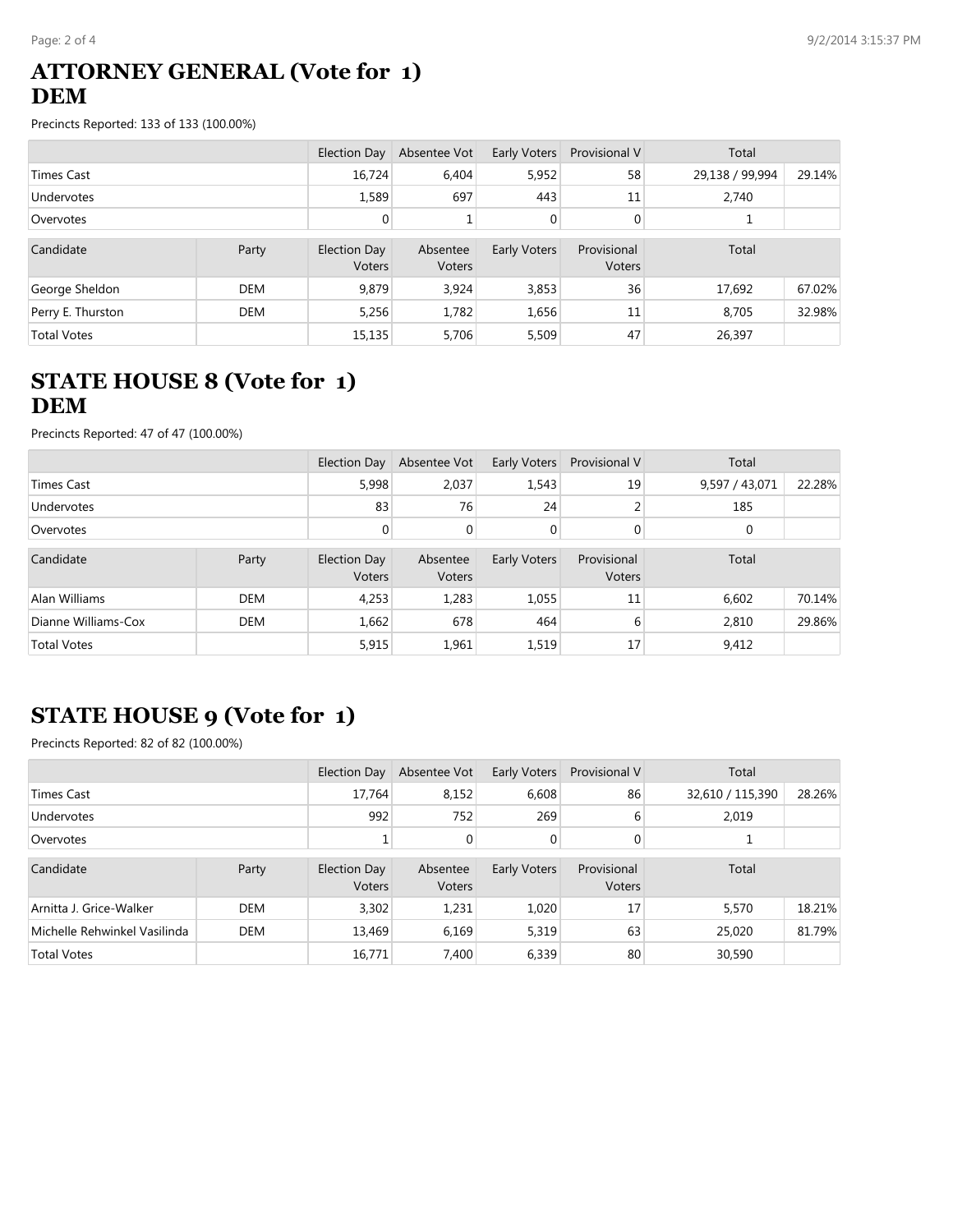#### **SCHOOL BOARD 1 (Vote for 1)**

Precincts Reported: 29 of 29 (100.00%)

|                        |       | Election Day           | Absentee Vot       | Early Voters | Provisional V         | Total           |        |
|------------------------|-------|------------------------|--------------------|--------------|-----------------------|-----------------|--------|
| Times Cast             |       | 7.629                  | 3,496              | 2,798        | 44                    | 13,967 / 43,437 | 32.15% |
| <b>Undervotes</b>      |       | 433                    | 263                | 144          |                       | 842             |        |
| Overvotes              |       | $\overline{0}$         | 2                  | $\mathbf{0}$ | $\mathbf 0$           | 2               |        |
| Candidate              | Party | Election Day<br>Voters | Absentee<br>Voters | Early Voters | Provisional<br>Voters | Total           |        |
| Alva Swafford Striplin |       | 4,340                  | 1,637              | 1,716        | 27                    | 7,720           | 58.83% |
| Forrest Van Camp       |       | 2,856                  | 1,594              | 938          | 15                    | 5,403           | 41.17% |
| <b>Total Votes</b>     |       | 7.196                  | 3,231              | 2,654        | 42                    | 13,123          |        |

### **MAYOR (Vote for 1)**

Precincts Reported: 77 of 77 (100.00%)

|                    |       | Election Day                  | Absentee Vot              | Early Voters | <b>Provisional V</b>         | Total            |        |
|--------------------|-------|-------------------------------|---------------------------|--------------|------------------------------|------------------|--------|
| <b>Times Cast</b>  |       | 15,792                        | 6,386                     | 4,824        | 85                           | 27,087 / 118,240 | 22.91% |
| Undervotes         |       | 464                           | 317                       | 133          |                              | 915              |        |
| Overvotes          |       | 0                             | 1                         | 0            | 0                            |                  |        |
| Candidate          | Party | Election Day<br><b>Voters</b> | Absentee<br><b>Voters</b> | Early Voters | Provisional<br><b>Voters</b> | Total            |        |
| Andrew D. Gillum   |       | 11,531                        | 4,459                     | 3,766        | 49                           | 19,805           | 75.68% |
| Larry Hendricks    |       | 1,452                         | 783                       | 411          | 15                           | 2,661            | 10.17% |
| Zack Richardson    |       | 2,345                         | 826                       | 514          | 20                           | 3,705            | 14.16% |
| <b>Total Votes</b> |       | 15,328                        | 6,068                     | 4,691        | 84                           | 26,171           |        |

## **CITY COMM SEAT 2 (Vote for 1)**

Precincts Reported: 77 of 77 (100.00%)

|                    |       | Election Day                  | Absentee Vot       | Early Voters | <b>Provisional V</b>  | Total            |        |
|--------------------|-------|-------------------------------|--------------------|--------------|-----------------------|------------------|--------|
| Times Cast         |       | 15,792                        | 6,386              | 4,824        | 85                    | 27,087 / 118,240 | 22.91% |
| Undervotes         |       | 543                           | 293                | 121          | 3                     | 960              |        |
| Overvotes          |       | $\overline{0}$                | 4                  | $\mathbf 0$  | $\mathbf{0}$          | 4                |        |
| Candidate          | Party | <b>Election Day</b><br>Voters | Absentee<br>Voters | Early Voters | Provisional<br>Voters | Total            |        |
| Diana Oropallo     |       | 5,848                         | 2,702              | 1,804        | 36                    | 10,390           | 39.77% |
| Curtis Richardson  |       | 8,202                         | 2,847              | 2,579        | 36                    | 13,664           | 52.31% |
| David Riddle       |       | 1,199                         | 540                | 320          | 10                    | 2,069            | 7.92%  |
| <b>Total Votes</b> |       | 15,249                        | 6.089              | 4,703        | 82                    | 26,123           |        |